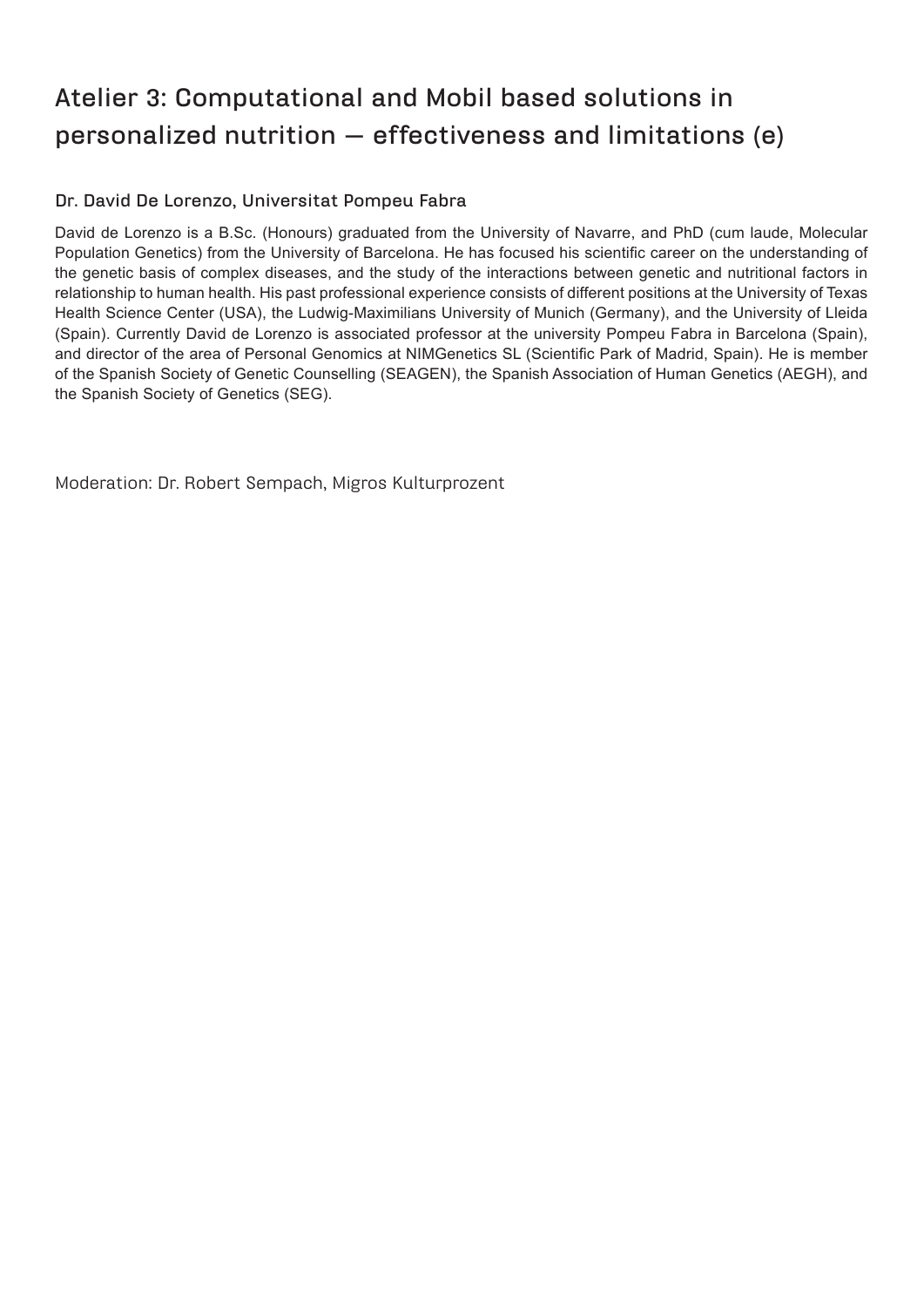



**O NIM**Genetics

 $368m$ 

139 g

**CONTINUES**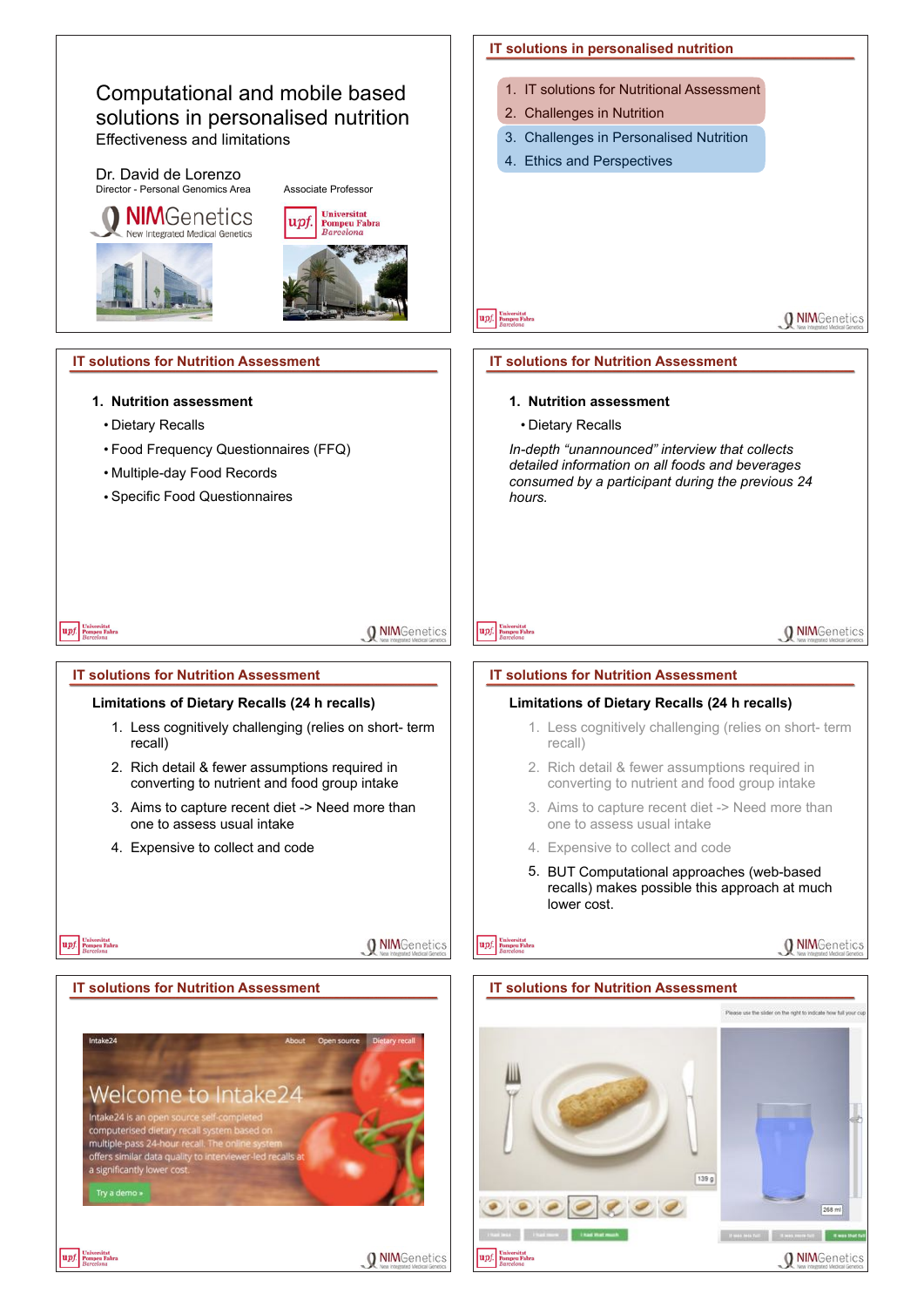# **IT solutions for Nutrition Assessment**

#### **1. Nutrition assessment**

- Dietary Recalls
- Food Frequency Questionnaires (FFQ)

*Report of the frequency of consumption and portion size of X items over a defined period of time.*

#### **IT solutions for Nutrition Assessment**

#### **Limitations of FFQ**

- 1. Cognitively challenging
- 2. Affected by recent diet
- 3. Finite food list
- 4. Lack of detail: assumptions required in converting to nutrient and food group intake

**O** NIMGenetics

**O NIM**Genetics

#### **IT solutions for Nutrition Assessment IT solutions for Nutrition Assessment**

## **Limitations of FFQ**

upf. Pompeu Fab

upf. Pompeu Fabr

- 1. Cognitively challenging
- 2. Affected by recent diet
- 3. Finite food list
- 4. Lack of detail: assumptions required in converting to nutrient and food group intake
- 5. BUT Inexpensive, and very easy to implement through web applications.

# upf. Eniversitat

**O NIM**Genetics

# $.48$ When you ate chick<br>furkey, how often 4<br>the skin?  $\frac{1}{1}$ When you alle a<br>what type did y When you ate beef, por<br>or lamb, how often did<br>the fat? Ŧ 도 없 12 Media Ш **Milk on company O NIM**Genetics upf.

# **State of the art - IT solutions for Personalised Nutrition**

#### **1. Nutrition assessment**

- Dietary Recalls
- Food Frequency Questionnaires
- Multiple-day Food Records

*A food record or food diary is a detailed description of all foods and beverages consumed over a period of three to seven days.*



**O** NIMGenetics

# **Limitations and Current Challenges**

# **Limitations of Food Records**

- 1. Less cognitively challenging (does not rely on memory)
- 2. Aims to capture current diet (often over several consecutive days)
- 3. Rich detail -> fewer assumptions required in converting to nutrient and food group intake
- 4. Recording may affect intake (reactivity)
- 5. Expensive to code
- 6. BUT Computational approaches, such as food record apps on mobile phones, may reduce much of the manual coding required.



#### **Limitations and Current Challenges**

#### **Limitations of Food Records**

- 1. Less cognitively challenging (does not rely on memory)
- 2. Aims to capture current diet (often over several consecutive days)
- 3. Rich detail -> fewer assumptions required in converting to nutrient and food group intake
- 4. Recording may affect intake (reactivity)
- 5. Expensive to code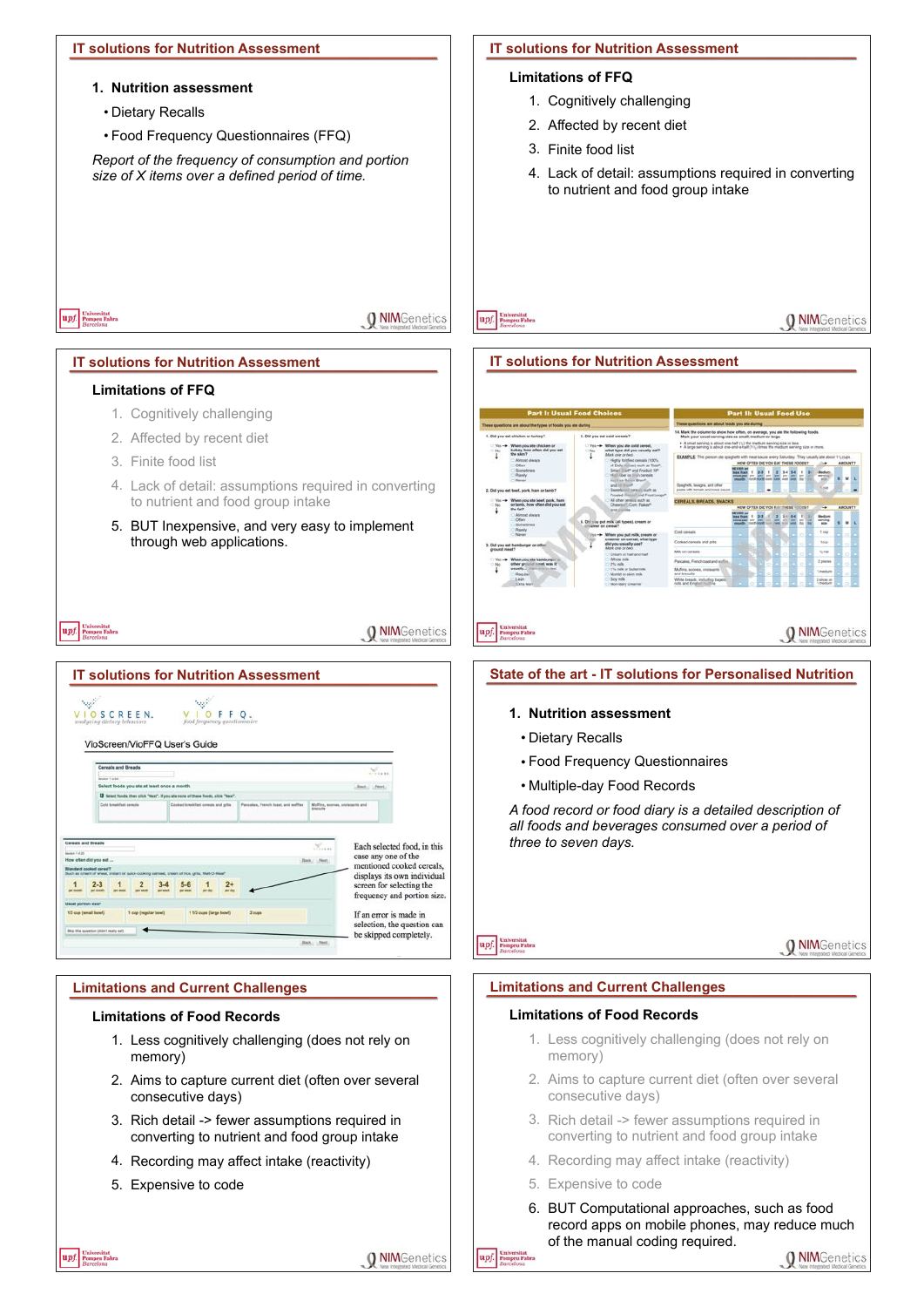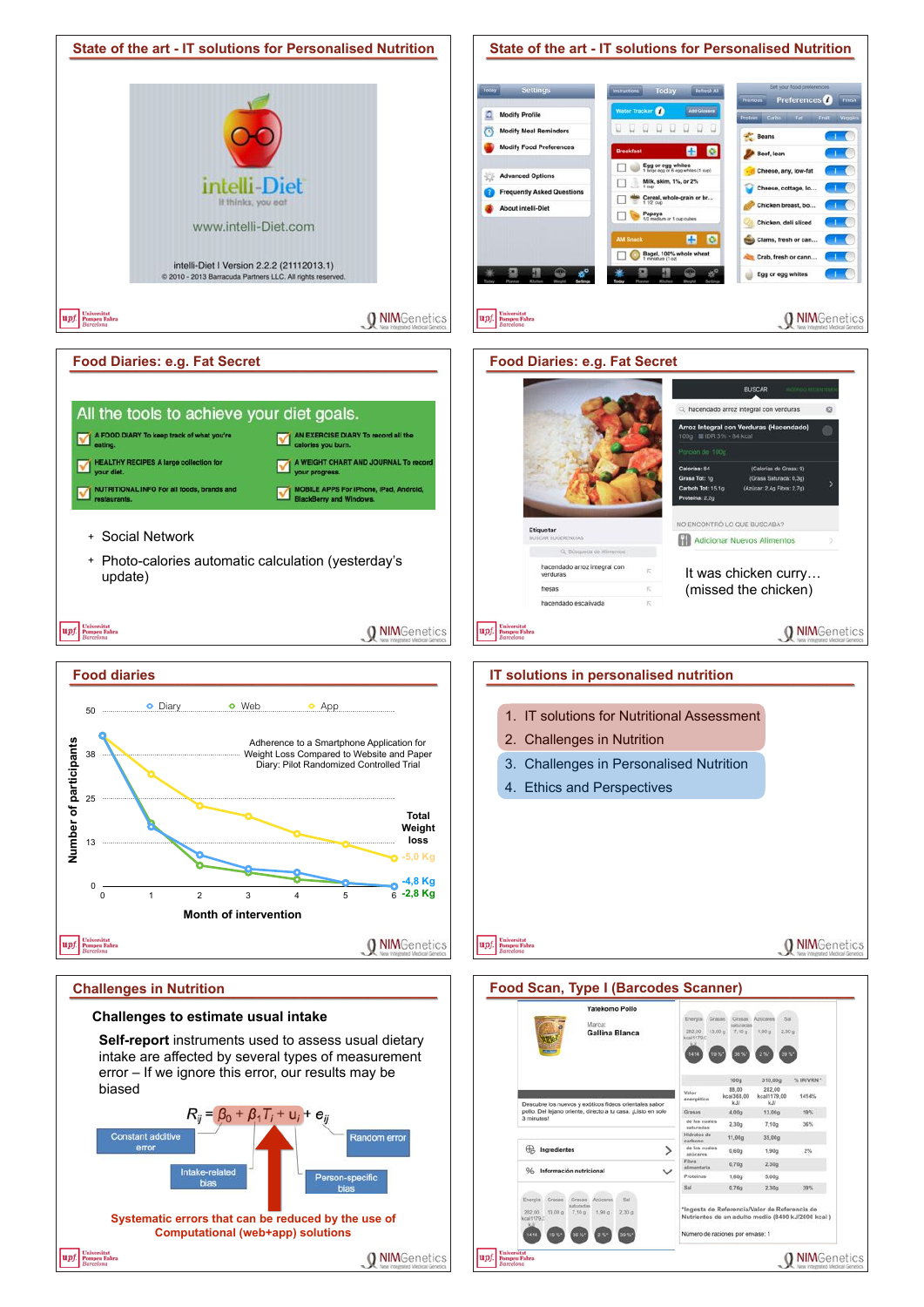

**NIM**Genetics New Integrated Medical Genetics

**Universitat**  $|$ u $p$ i **Pompeu Fabra**<br>Barcelona

**O** NIMGenetics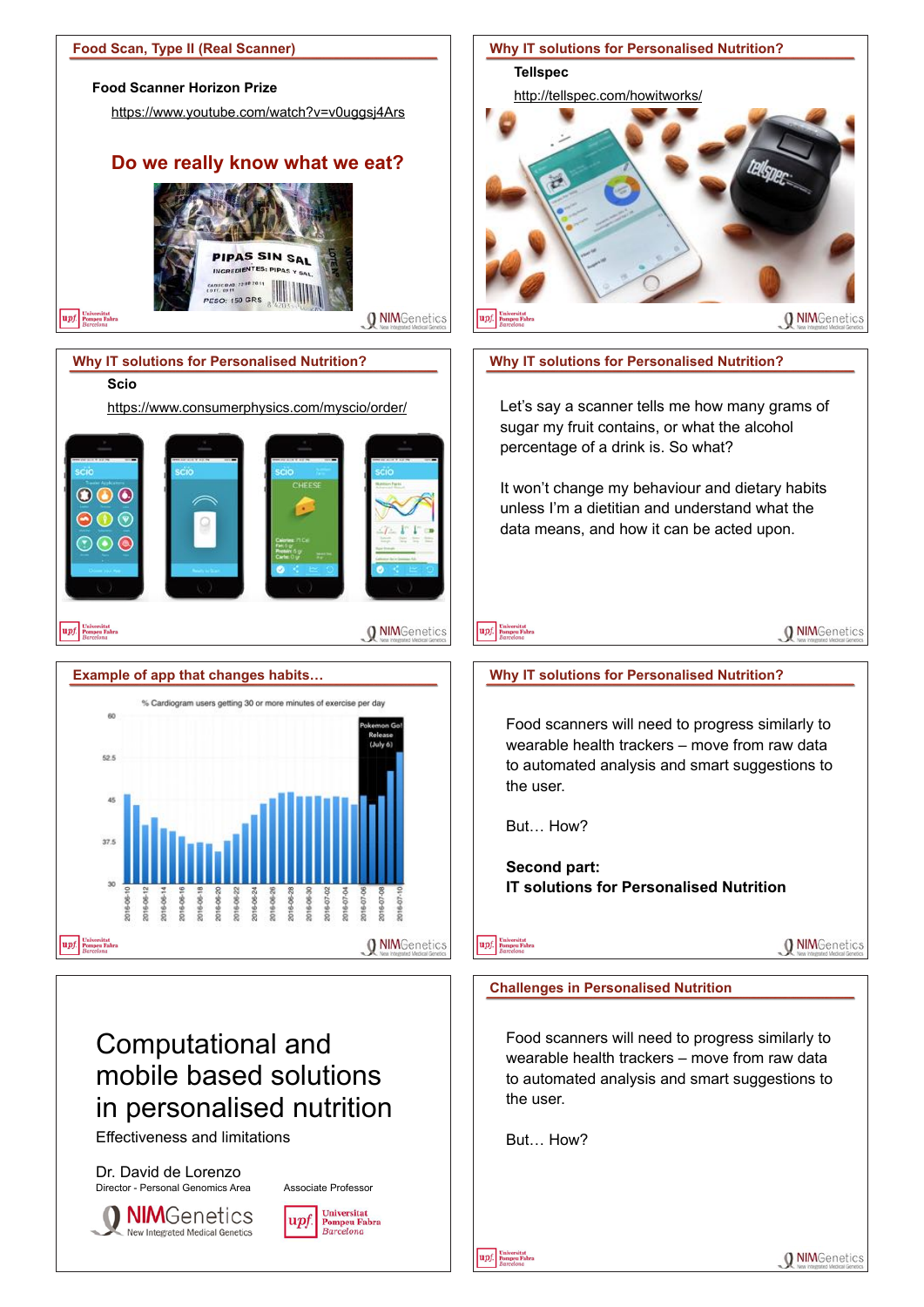

# **+ Metabolic biomarkers:** Discover yourself Que is a deep health tracker that lets y . . . . . . . . . . .  $\ast$ Information is Power Projectively turns your diet and in<br>Cushs Smart Recommendation **O NIM**Genetics upf **Challenges in Personalised Nutrition**

**Challenges in Personalised Nutrition**

#### **Summary**

**O NIM**Genetics

- Continuously monitoring glucose levels in an 800-person cohort
- Measured responses to 46,898 meals, and found **high variability in the response to identical meals**, suggesting that **universal dietary recommendations** may have **limited utility**.
- Devised a **machine-learning algorithm** that integrates blood parameters, dietary habits, anthropometrics, physical activity, and gut microbiota measured in this cohort
- **Accurately predicts** personalised postprandial glycemic response to real-life meals (validated in an independent 100-person cohort).
- A blinded, randomized controlled dietary intervention based on this algorithm resulted in **significantly lower postprandial responses.**

**O** NIMGenetics

Source: Personalized Nutrition by Prediction of Glycemic Responses. Zeevi et al. Cell 163, 1079–1094, November 19, 2015 upf

## **Challenges in Personalised Nutrition**

- **1. Nutrition assessment**
- **2. Personalised recommendations**
- **3. (Machine) Learning from Genetic background + Environment-Nutrition and Health Outputs**



#### **Challenges in Personalised Nutrition**

**• IT for Personalised Nutrition makes possible not one-directional knowledge, but bi-directional.** 



**• The coming-of-age of Personalised Nutrition will arrive with N=1 studies, thanks to IT solutions.**



#### Source: Personalized Nutrition by Prediction of Glycemic Responses. Zeevi et al. Cell 163, 1079–1094, November 19, 2015 upf

## **Challenges in Personalised Nutrition**

# **1. Nutrition assessment**

## **2. Personalised recommendations**

 $\epsilon$ s (A ood diary  $\bigcap$ 

Based on Nutrition assessment + genetic (GxE), metabolic and metagenomic markers



# **Challenges in Personalised Nutrition**

- **1. Nutrition assessment**
- **2. Personalised recommendations**
- **3. (Machine) Learning from Genetic background + Environment-Nutrition and Health Outputs**